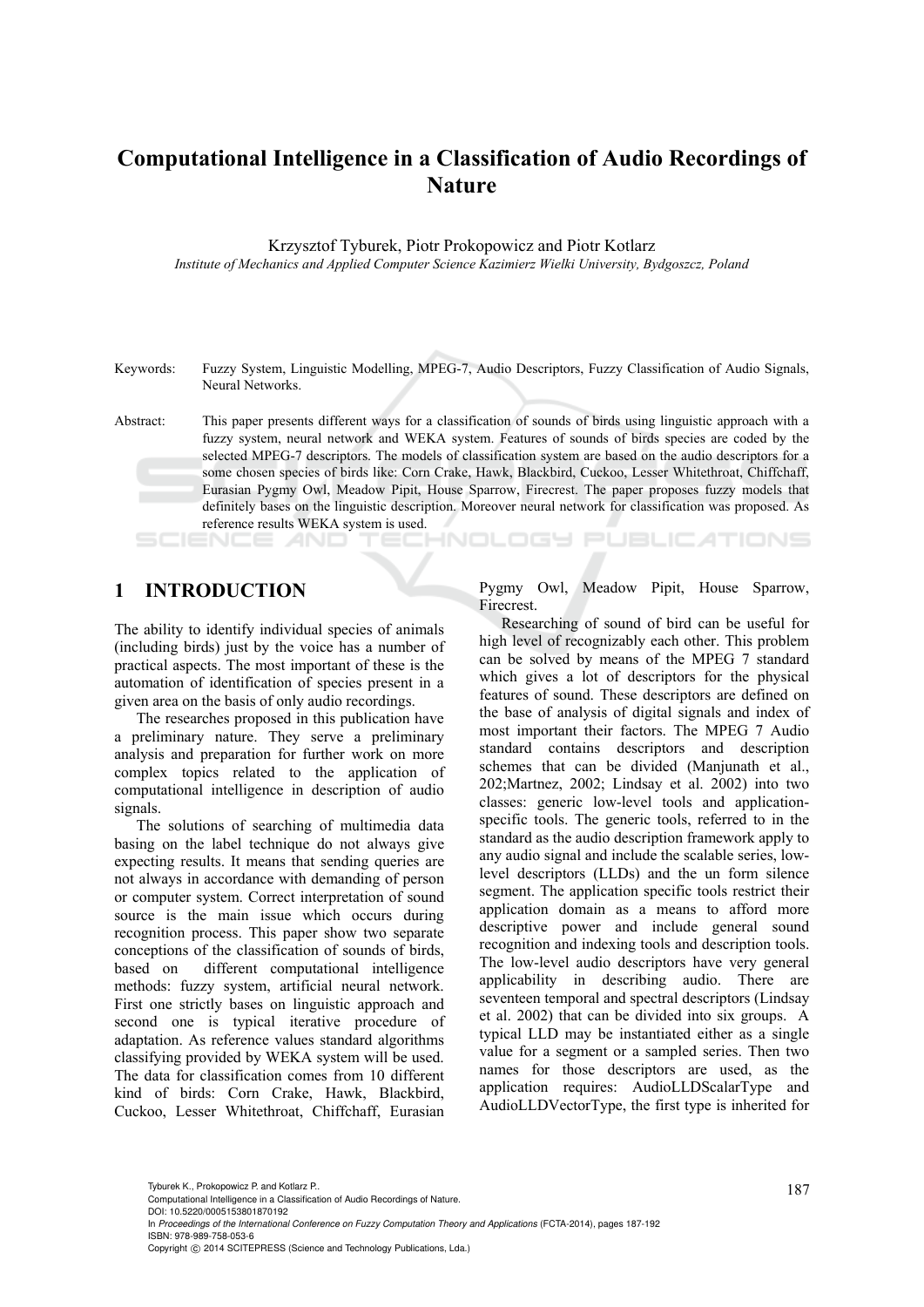scalar values and describing a segment with a single summary, such as power or fundamental frequency, the second one is inherited for vector types describing a series of sampled valued, such spectra. This paper deals with LLDs as well as application specific tools to recognize audio signal coming from a group of 10 different kind of birds. In order to find a feature vector of the group of birds the analysis has been performed in the temporal as well as in frequency domains.

# **2 TIME DOMAIN AND FREQUENCY DESCRIPTION**

For the purpose of right describing of waveform of sound it is necessary to define descriptor. The descriptor is represented as a fraction of time of separating phases to time of all phases.

1. Log - time of the ending transient  $l_{tk}$ , which is given by:

$$
Itk = log (tpk - tmax)
$$
 (1)

where: tmax is the time at which the maximal amplitude has been reached, tpk is the time at which the level of 10 % of maximal value has been reached in the decay stage.

2. The Log-Attack-Time Descriptor characterizes the "attack" of a sound, the time it takes for the signal to rise from silence to the maximum amplitude. This feature signifies the difference between a sudden and a smooth sound. The Log-Attack-Time is given by:

$$
ltp = log (tmax - tpp)
$$
 (2)

where: tmax is the time at which the maximal amplitude has been reached, tpp is the begin of rise of signal.

3. ZC – (zero crossing) which describes the number of crossing the X axis in the analyzed window in the time domain. In these experiments the length of window was  $n = 1000$  samples. The onset of the window was in the begin of rise of signal. The length of the window was sufficiently long for all samples in experiments.

Since the frequency domain may contain important information concerning features of the sound it is worthwhile to introduce its parametrization. The base of parametrization of sound spectrum are Fourier transform, wavelet analysis, cepstrum or Wigner-Ville'a transform. The following parameters describing frequency domain of signal were applied:

4. Brightness

$$
Br = \frac{\sum_{i=0}^{n} A(i) \cdot i}{\sum_{i=0}^{n} A(i)}
$$
 (3)

where: A(i) is amplitude of the i-th partial (harmonic) i - the frequency of the i-th partial

5. Irregularity of spectrum

$$
Ir = \log(20 \sum_{i=2}^{N-1} |\log \frac{A(i)}{\sqrt[3]{A(i-1) \cdot A(i) \cdot A(i+1)}}|)
$$
(4)

where: A(i) is amplitude of the i-th partial (harmonic), N - number of available harmonic

### **3 RESEARCH METHODOLOGY**

The purpose of experiment is searching of vector of features which allow to automatic classification of sound of bird. For parametrization of frequency domain state window length was proposed (Tyburek, 2006; Tyburek et al.2008). It was applied for all samples in experiment. State window length is the fragment of signal (in time domain) which was taken in the same point of time. State window length contains constant amount of samples. The beginning of this window was taken when the level of 10 % of maximal value has been reached. The length of window is determined by resolution of spectrum, according to the formula:

$$
f_r = \frac{f_s}{n} \tag{5}
$$

where: fr is the spectrum resolution, fs - sampling frequency (44100 Hz), n - number of samples.

In this paper fr equal to 10Hz was assumed. It means that number of samples which are assigned to experiment is equal 4410. If testing sound is shorter then length of window (n=4410) then absent values should be supplemented with zeros to n=4410 (Tyburek, 2006; Tyburek et al.2008). Selecting fragment of signals in time domain were treated DFT and this spectrum was analyzed. Moreover for this study, Blackman window has been used.

#### **4 RESULTS FROM WEKA**

To properly conduct an experiment we need reference values. Well known and popular system WEKA can be used at this point. For the further study and compare the cross-validation method and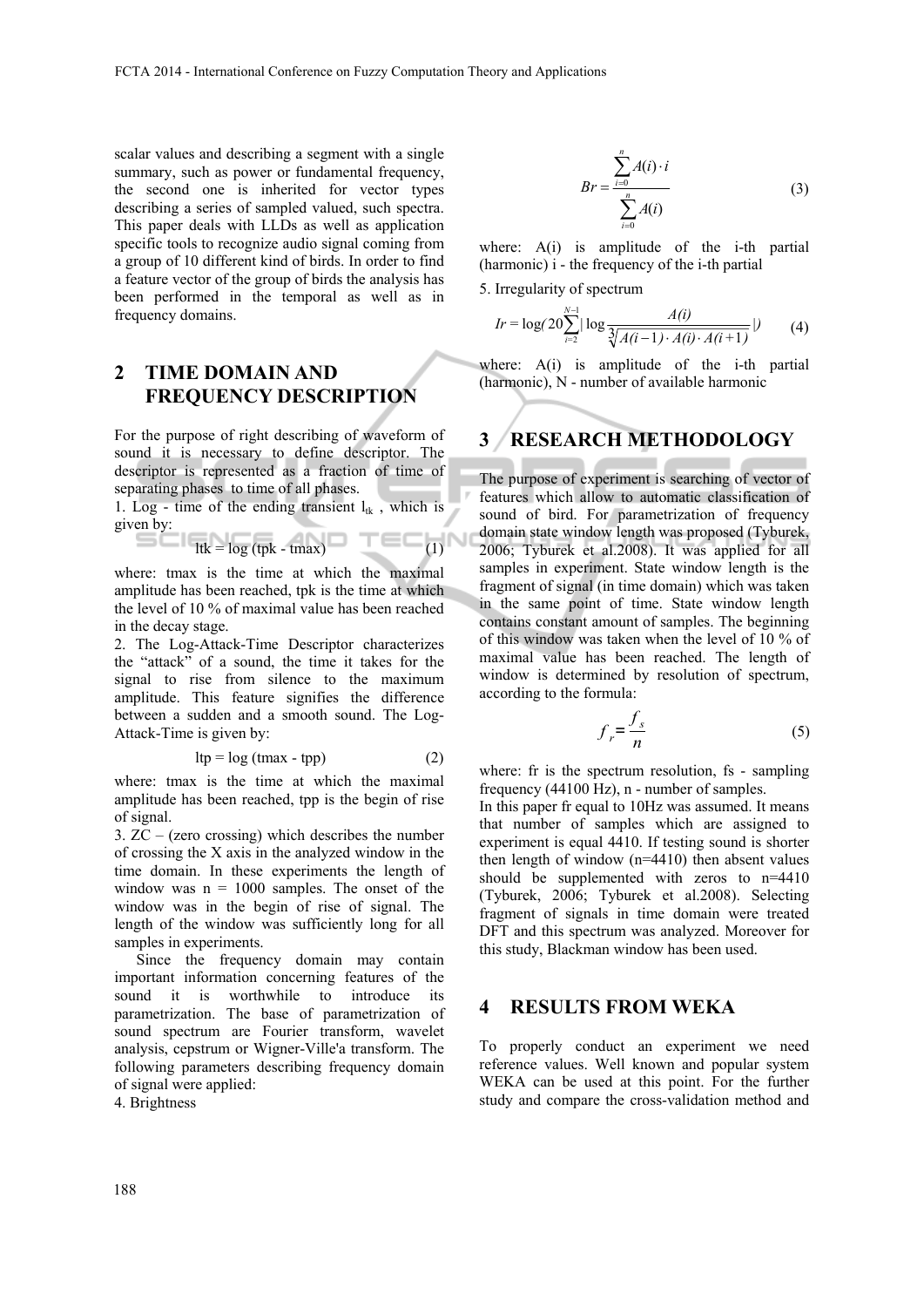algorithms: k-Nearest Neighbors, Random forest, Jrip were chosen. The tables 1 to 3 shows a Weka results for mentioned methods.

Table 1: Error matrix for classification of sound of 10 kind of bird. Used k-NN, cross-validation method (k=10). General recognition 95,45%.

| a              | b              | $\mathbf{c}$   | d                    | e              | f                | g        | h              | i            | j                  | Classified                  |
|----------------|----------------|----------------|----------------------|----------------|------------------|----------|----------------|--------------|--------------------|-----------------------------|
| 93             | $\theta$       | $\theta$       | $\theta$             | $\theta$       | $\overline{0}$   | $\theta$ | $\overline{0}$ | 7,3          | $\overline{0}$     | $a = Corn$ Crake            |
| $\theta$       | 98             | 1.8            | $\overline{0}$       | $\theta$       | $\overline{0}$   | $\theta$ | $\theta$       | $\mathbf{0}$ | $\overline{0}$     | $b =$ Hawk                  |
| $\theta$       | 1.8            | 85             | 3,6                  | $\theta$       | $\mathbf{0}$     | 7,3      | $\mathbf{0}$   | 1,8          | $\overline{0}$     | $c = Blackbird$             |
| $\theta$       | $\theta$       | $\overline{0}$ | 10<br>$\overline{0}$ | $\overline{0}$ | $\mathbf{0}$     | $\theta$ | $\theta$       | $\mathbf{0}$ | $\overline{0}$     | $d = Cuckoo$                |
| $\theta$       | $\theta$       | $\theta$       | $\theta$             | 10<br>$\theta$ | $\overline{0}$   | 0        | 0              | $\mathbf{0}$ | $\mathbf{0}$       | $e =$ Lesser<br>Whitethroat |
| $\theta$       | $\theta$       | $\theta$       | $\theta$             | $\theta$       | 10<br>$\theta$   | $\theta$ | $\theta$       | $\theta$     | $\theta$           | $f$ = Chiffchaff            |
| $\overline{0}$ | $\overline{0}$ | 1.8            | $\overline{0}$       | $\theta$       | $\theta$         | 98       | $\overline{0}$ | $\theta$     | $\theta$           | $g = Eurasian$<br>Pygmy Owl |
| $\theta$       | $\theta$       | $\theta$       | $\theta$             | $\theta$       | 1,8              | $\theta$ | 98             | $\mathbf{0}$ | $\mathbf{0}$       | $h = Meadow$<br>Pipit       |
| 18             | $\overline{0}$ | 0              | $\overline{0}$       | 0              | $\boldsymbol{0}$ | 0        | $\overline{0}$ | 82           | $\mathbf{0}$       | $i = House$<br>Sparrow      |
| 0              | $\mathbf{0}$   | $\overline{0}$ | 0                    | $\overline{0}$ | $\mathbf{0}$     | $\theta$ | $\overline{0}$ | $\mathbf{0}$ | 10<br>$\mathbf{0}$ | $i =$ Firecrest             |

Table 2: Error matrix for classification of sound of 10 kind of bird. Used Random forest, cross-validation method (k=10). General recognition 97,1%.

| a        | h        | $\mathbf{c}$ | d        | e              | f            | g              | h              | i              | $\mathbf{I}$ | Classified                  |
|----------|----------|--------------|----------|----------------|--------------|----------------|----------------|----------------|--------------|-----------------------------|
| 93       | $\theta$ | $\theta$     | $\theta$ | 0              | $\theta$     | $\theta$       | $\theta$       | 7.3            | $\theta$     | $a = Corn$ Crake            |
| $\theta$ | 98       | 1,8          | 0        | 0              | $\theta$     | $\theta$       | $\mathbf{0}$   | $\overline{0}$ | 0            | $b =$ Hawk                  |
| $\theta$ | 1,8      | 95           | $\theta$ | $\theta$       | $\mathbf{0}$ | 1,8            | $\overline{0}$ | 1,8            | $\theta$     | $c = Blackbird$             |
| $\theta$ | 0        | 1,8          | 96       | $\overline{0}$ | $\mathbf{0}$ | 1,8            | $\overline{0}$ | $\theta$       | $\theta$     | $d = Cuckoo$                |
| $\theta$ | $\theta$ | $\theta$     | $\theta$ | 10<br>$\theta$ | $\theta$     | $\theta$       | $\theta$       | $\theta$       | $\theta$     | $e =$ Lesser<br>Whitethroat |
| $\theta$ | $\theta$ | $\mathbf{0}$ | $\theta$ | $\theta$       | 98           | $\theta$       | $\overline{0}$ | 1.8            | $\theta$     | $f =$ Chiffchaff            |
| $\theta$ | $\theta$ | $\theta$     | $\theta$ | $\theta$       | $\theta$     | 10<br>$\theta$ | $\theta$       | $\theta$       | $\theta$     | $g = Eurasian$<br>Pygmy Owl |
| $\theta$ | $\theta$ | $\theta$     | $\theta$ | 0              | $\theta$     | $\theta$       | 98             | $\theta$       | 1.8          | $h = Meadow$<br>Pipit       |
| 5,5      | $\theta$ | $\theta$     | $\theta$ | 0              | $\theta$     | $\theta$       | $\theta$       | 95             | $\theta$     | $i = House$<br>Sparrow      |
| $\theta$ | $\theta$ | 0            | $\theta$ | 0              | $\theta$     | $\theta$       | 1,8            | $\theta$       | 98           | $i =$ Firecrest             |

# **5 LINGUISTIC MODELLING OF FUZZY CLASSIFIER**

Although the research described in this publication relate to other descriptors and other birds species, the idea of a classifier is based on the concept presented in (Tyburek et al.,2014) as proposition 2.

Table 3: Error matrix for classification of sound of 10 kind of bird. Used JRip, cross-validation method  $(k=10)$ . General recognition 90,2%.

| a            | b                | $\ddot{c}$   | d            | e            | f            | g              | h            | i        | j            | Classified                  |
|--------------|------------------|--------------|--------------|--------------|--------------|----------------|--------------|----------|--------------|-----------------------------|
| 82           | $\theta$         | $\mathbf{0}$ | 3,6          | $\mathbf{0}$ | 1.8          | $\theta$       | $\theta$     | 13       | $\mathbf{0}$ | $a = Com Crake$             |
| 0            | 89               | 3,6          | $\mathbf{0}$ | 1,8          | 3,6          | $\mathbf{0}$   | $\mathbf{0}$ | 0        | 1,8          | $b =$ Hawk                  |
| $\mathbf{0}$ | 7,3              | 85           | $\mathbf{0}$ | 1.8          | 1,8          | $\overline{0}$ | 1.8          | 1.8      | $\mathbf{0}$ | $c = Blackbird$             |
| $\theta$     | $\boldsymbol{0}$ | 1,8          | 96           | $\mathbf{0}$ | 0            | 1.8            | 0            | 0        | $\mathbf{0}$ | $d = Cuckoo$                |
| 0            | $\theta$         | $\theta$     | $\theta$     | 93           | 3,6          | $\theta$       | $\theta$     | 3,6      | $\mathbf{0}$ | $e =$ Lesser<br>Whitethroat |
| 5,5          | $\theta$         | $\mathbf{0}$ | $\theta$     | $\theta$     | 95           | $\theta$       | $\theta$     | $\theta$ | $\mathbf{0}$ | $f =$ Chiffchaff            |
| $\mathbf{0}$ | 1,8              | 1.8          | 1.8          | $\mathbf{0}$ | $\mathbf{0}$ | 93             | $\theta$     | 0        | 1,8          | $g = Eurasian$<br>Pygmy Owl |
| $\theta$     | $\theta$         | $\theta$     | $\mathbf{0}$ | 1.8          | 1,8          | $\theta$       | 96           | $\theta$ | $\mathbf{0}$ | $h = Meadow$<br>Pipit       |
| 7,3          | $\theta$         | 3,6          | $\mathbf{0}$ | $\theta$     | 3,6          | $\theta$       | $\theta$     | 84       | 1,8          | $i = House$<br>Sparrow      |
| 0            | 0                | $\mathbf{0}$ | $\mathbf{0}$ | 1,8          | $\mathbf{0}$ | $\mathbf{0}$   | 9,1          | $\bf{0}$ | 89           | $=$ Firecrest               |

### **5.1 Defining Linguistic Variables**

We define fuzzy sets for input variable as characteristic values for each species. Similar solution to another problem - the classification of flowers (irises) - was presented in (Siler and Buckley, 2005) . In this way, we have a linguistic values which clearly indicates the considered species i.e.: "Hawk", "Blackbird", "Cuckoo", etc. Each of them is a triangular fuzzy set (see LR fuzzy sets notation in (Dubois and Prade, 1980) and is determined with the use of the available data.

The method for construction an input variable fuzzy set indicating a given specie is presented by formula:

$$
Bird_i = A(x; x_{mean} - 2A_L; x_{mean} + 2A)
$$
  
\n
$$
\Delta_L = x_{mean} - x_{min} \Delta_L = x_{max} - x_{mean}
$$
 (6)

where i – number of bird species, xmin,xmax,xmean- the minimum/maximum/mean value of the descriptor for the given species.

In this way we construct all the fuzzy sets for the every input linguistic variables, which represents the audio descriptors. It may be surprising, but we ignore the properties usually expected from the fuzzy model such as the completeness or the continuity (see Driankov et al., 1996). We also do not expect that the values of the fuzzy membership functions sum to unity within a linguistic variable. The outputs are simplified to the two valued linguistic variables which recognize or reject given species..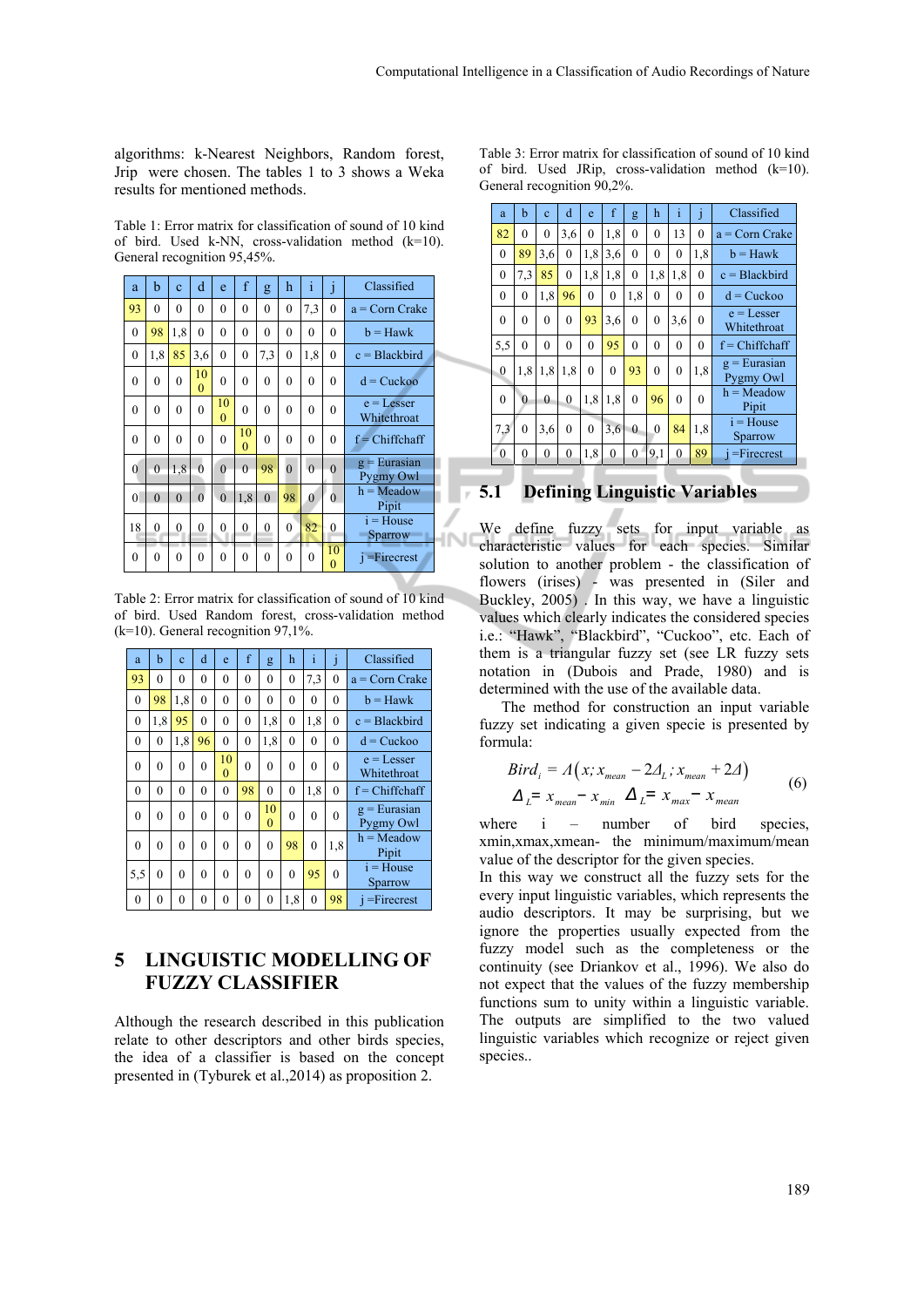#### **5.2 Rule Base**

For such linguistic variables the rule base is very intuitive, and is composed of the rules, each of which is intended to recognize one particular species. Model for the defining rules can be expressed linguistically as follows:

 $IFi<sub>1</sub> isB<sub>1</sub> \wedge i<sub>2</sub> isB<sub>1</sub> \wedge ... i<sub>i</sub> isB<sub>1</sub>$  $\mathit{THENB}_1 \mathit{isrec} \wedge B_2 \mathit{isrej} \wedge ... B_i \mathit{isrej}$ (7)

ik - input number k, Bl - bird (species) number i rec – fuzzy set for the recognition and rej – for the rejection.

Such modeling of fuzzy systems has one basic advantage, related above all, to the simplicity of expansion defined classifier. Adding the next species of birds does not violate existing structure. It needs just adding the next fuzzy sets characteristic for the new species, and add a rule that recognizes a new class of data. Similarly, if we want to introduce another descriptor to the model, the changes also will be simply and intuitive.

#### **5.3 Testing the Linguistic Classification**

Testing of efficiency presented proposition in general will be realized as follows:

- divide all data for two sets: Training and Testing.

- creating fuzzy classifier basing on the Training data set,

- applying created fuzzy classifier for the Testing set, and calculating wrong recognitions.

Such procedure should be done repeatedly with random dividing data.

#### **5.4 Fuzzy Numbers in Signal Description**

Choosing descriptors of sound signal play a key role in a classification proposed in this work. The authors plan in future work with descriptors based on computational intelligence, especially fuzzy numbers.

Usually MPEG-7 descriptors are mathematical formulas operating on the exact parameters of the signals. One of the directions of future work is the use of fuzzy numbers represented by model Ordered Fuzzy Numbers (OFN) to define a signal descriptors.

OFNs (Kosiński et al., 2003, Kosiński and Prokopowicz, 2007, Kosiński et al., 2013, Prokopowicz and Malek, 2014) are a quite recent proposition for modelling the calculations on imprecise values in

similar way as the fuzzy numbers. Most important property of OFNs is that they allow for calculations as flexibly as real numbers (Prokopowicz, 2013), so they can be applied in different mathematical formulas, as for example MPEG-7 descriptors.

# **6 NEURAL NETWORK FOR CLASSIFICATION**

The second method of classification we are intending to employ in the planned research is utilization of a neural network classifier. It is meant as a support for the results obtained via the fuzzy logic with the purpose of acquiring possibly good classification results. The first preliminary step of the research, which has already been carried out, is determining whether the existing set of bird sound samples actually comprises separate classes (species). At the outset, a single-layer network was examined. The network consists of the same neurons as the model shown below:  $\Box$   $\Box$   $\Box$   $\Box$   $\Box$ 



Figure 1: Used in this paper a model neuron.

Model of this neural network is presented by formula:

$$
\varphi = \sum_{i=1}^{n} x_i \cdot w_i = x \cdot w^T \int_{0}^{0.5\varphi > p} f(x_i - 0.5\varphi < p) \tag{8}
$$

where: *n* - index of input neuron (n=5),  $\phi$  membrane potential, *w*- matrix of weights

$$
w = [w_1, w_2, ..., w_i]
$$
,  $x = [x_1, x_2, ..., x_i]$ ,

where: x - matrix inputs

*f-* active function, p - threshold (p=0).

The choice of the p-value as well as the neural response via the function f was selected by numerical experiments, which are associated with the selection of proper parameters of the training process. The process of neural network training employed a continuous activation function; a threshold function is applied in the process of testing. The delta rule in the version for the linear activation function was used in the training process. The general form delta rule for permanent active function  $(f(\varphi))$  (see Hannagan T., 2013) :

$$
r = \sigma \stackrel{\text{df}}{=} [d_t - f(w_t^{\text{f}} x)] f^t(w_t^{\text{f}} x) \tag{9}
$$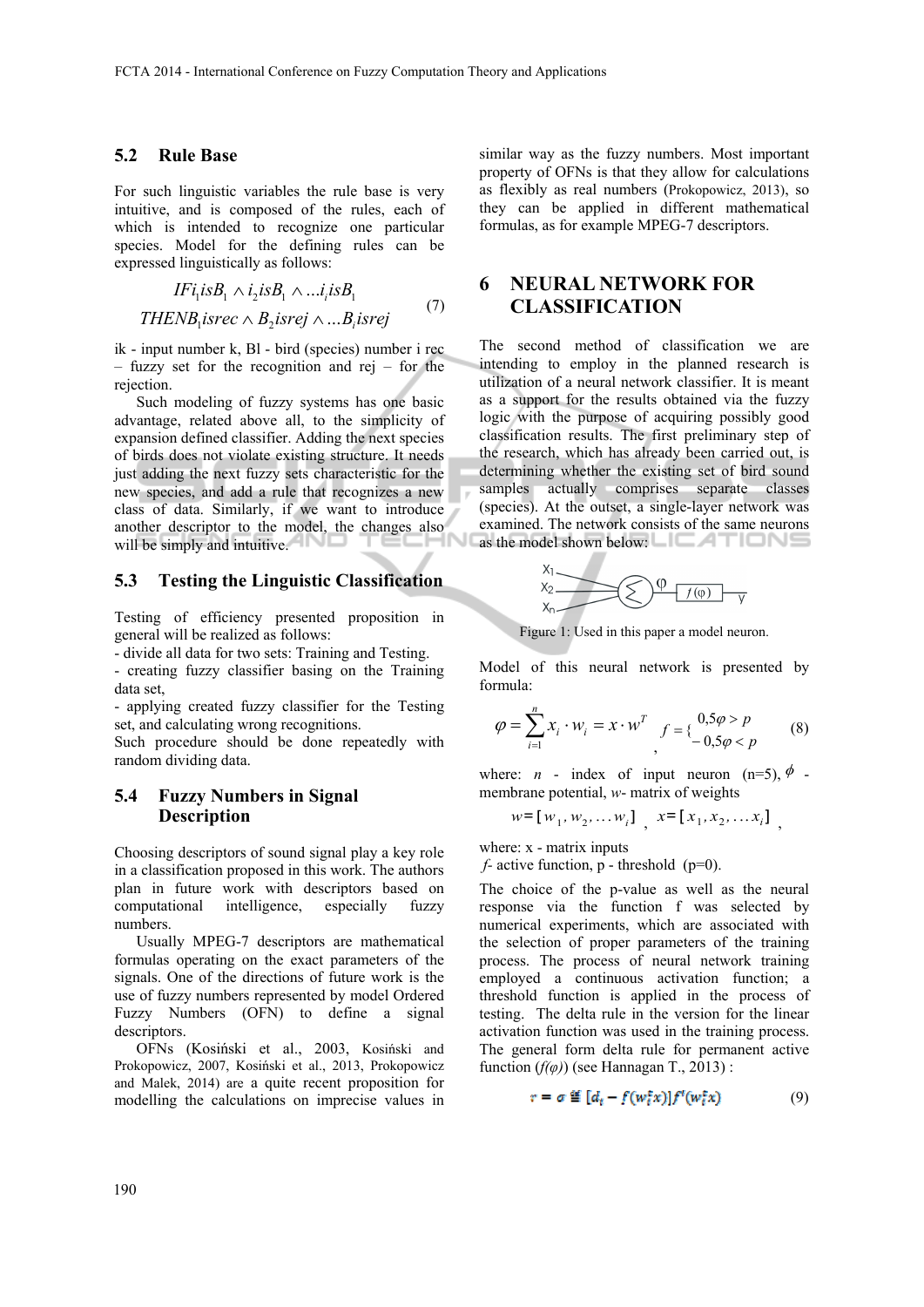Adjustment of neuron weights:

$$
\sigma w_t = c(d_t - y_t) f^t(n \varepsilon t_t) x_t \tag{10}
$$

where: *r* - signal learner, *σw* - correction weights *c* - constant learning process, *d* - error learning, *y* matrix outputs, active function, *x* - matrix inputs The target of mentioned research is to confirm that learning set is composed of signal, which are separate class and to confirm that mentioned classes are connected with different bird species. The learning session were in three main phases: learning set was testing set in the same time, the learning set and testing set were composed from twenty five different signals. The third case – learning set fifteen and testing set thirty five signals. Below presented result of tests:

Table 4: The learning and testing set used the same fifty signals.

| The amount of class                                                                                                     | The best result of<br>learning (figures of<br>proper recognized) | Testing                             |
|-------------------------------------------------------------------------------------------------------------------------|------------------------------------------------------------------|-------------------------------------|
| 5(Eurasian Pygmy<br>Owl, Meadow Pipit,<br>Hawk, Cuckoo, Lesser<br>Whitethroat)                                          | 88%<br>a)<br>78%<br>b).<br>c) $73%$                              | 88%<br>a)<br>71%<br>b)<br>71%<br>c) |
| 6(Eurasian Pygmy<br>Owl, Meadow Pipit,<br>Hawk, Cuckoo, Lesser<br>Whitethroat, Chiffchaff)                              | 82%<br>a)<br>b) $74%$<br>c) $69%$                                | 82%<br>a)<br>73%<br>b)<br>65%<br>c) |
| 7(Eurasian Pygmy<br>Owl, Meadow Pipit,<br>Hawk, Cuckoo, Lesser<br>Whitethroat, Chiffchaff,<br>House Sparrow)            | a) $55%$<br>b) $55%$<br>c) $50\%$                                | 55%<br>a)<br>53%<br>b)<br>48%<br>c) |
| 8(Eurasian Pygmy<br>Owl, Meadow Pipit,<br>Hawk, Cuckoo, Lesser<br>Whitethroat, Corn<br>Crake, Blackbird,<br>Chiffchaff) | a) $43%$<br>b) $41\%$<br>c) $35%$                                | 43%<br>a)<br>b)<br>34%<br>29%<br>c) |

a - The learning and testing set used the same fifty signals, b - The learning and testing set using 25 signals, c - The 15 learning set tested 35 different signals

As a result of the research, it is concluded that the examined set of signals contains separate classes. Although the classification results obtained are not very good, they provide a basis for further research work. In the essential part of the planned research, the possibilities of classification with the usage of different neural network models will be tested. The results obtained at the preliminary stage confirm the legitimacy of the adopted concept of research. The results warrant further research work, whose purpose is to develop a hybrid tool based on the methods of computational intelligence for the classification of audio signals using low-level descriptors.

### **7 CONCLUSIONS**

The proposals presented in this work are a preliminary step for further research related to the application of computational intelligence in the analysis of the audio signal described by MPEG-7. Choosing descriptors of sound signal play a key role

in a classification, so descriptors based on computational intelligence are also important part of future research.

### **REFERENCES**

 $\mathbb{R}$ 

- Driankov D, Hellendoorn H., Reinfrank M., (1996),An Introduction to fuzzy control, Springer-Verlag, Berlin, Heidelberg, 1996.
- Dubois, D., Prade, H. M. (1980), Fuzzy sets and systems: Theory and applications, New York: Academic Press, 1980.
	- Hannagan T., 2013 The delta rule does Bubbles, Journal of Vision 13(8):17, 1–11.
	- Kosiński W., Prokopowicz P., Ślęzak D., 2003. Ordered fuzzy numbers. Bulletin of the Polish Academy of Sciences, Ser. Sci. Math., 51(3): 327–338.
	- Kosiński W., Prokopowicz P., 2007. Fuzziness Representation of Dynamic Changes, Using Ordered Fuzzy Numbers Arithmetic, New Dimensions in Fuzzy Logic and Related Technologies. In: Martin Stepnicka, Vilem Nova, Ulrich Bodenhofer (eds.) Proc. of the 5th EUSFLAT Conference, vol I, Ostrava, Czech Republic, September 11-14, 2007, pp. 449-456.
	- Kosiński W., Prokopowicz P., Rosa A., 2013,. Defuzzification Functionals of Ordered Fuzzy Numbers. IEEE Transactions on Fuzzy Systems, 21(6): 1163-1169.
	- Lindsay, A. T., Burnett, I., Quackenbush, S., Jackson, M. (April 2002): Fundamentals of audio descriptions. In: Manjunath, B.S., Salembier, P., Sikora, T. (eds.) Introduction to MPEG-7: Multimedia Content Description Interface, pp. 283 298. John Wiley and Sons, Ltd.
	- Martnez, J. M. (July 2002): MPEG-7 Overview, Klangenfurt Descriptors, In: Rutkowski, L., Korytkowski, M., Scherer, R., Tadeusiewicz, R., Zadeh, L.A., Zurada, J.M. (eds.) Proc. of ICAISC 2014, Part II. LNCS (LNAI), vol. 8468, pp. 700-709.
	- Pathak K. K., Panthi S., and Ramakrishnan N., April 2005 Application of Neural Network in Sheet Metal Bending Process , Defence Science Journal, Vol. 55, No. 2,, pp. 125-131.
	- Prokopowicz P., 2013. Flexible and Simple Methods of Calculations on Fuzzy Numbers with the Ordered